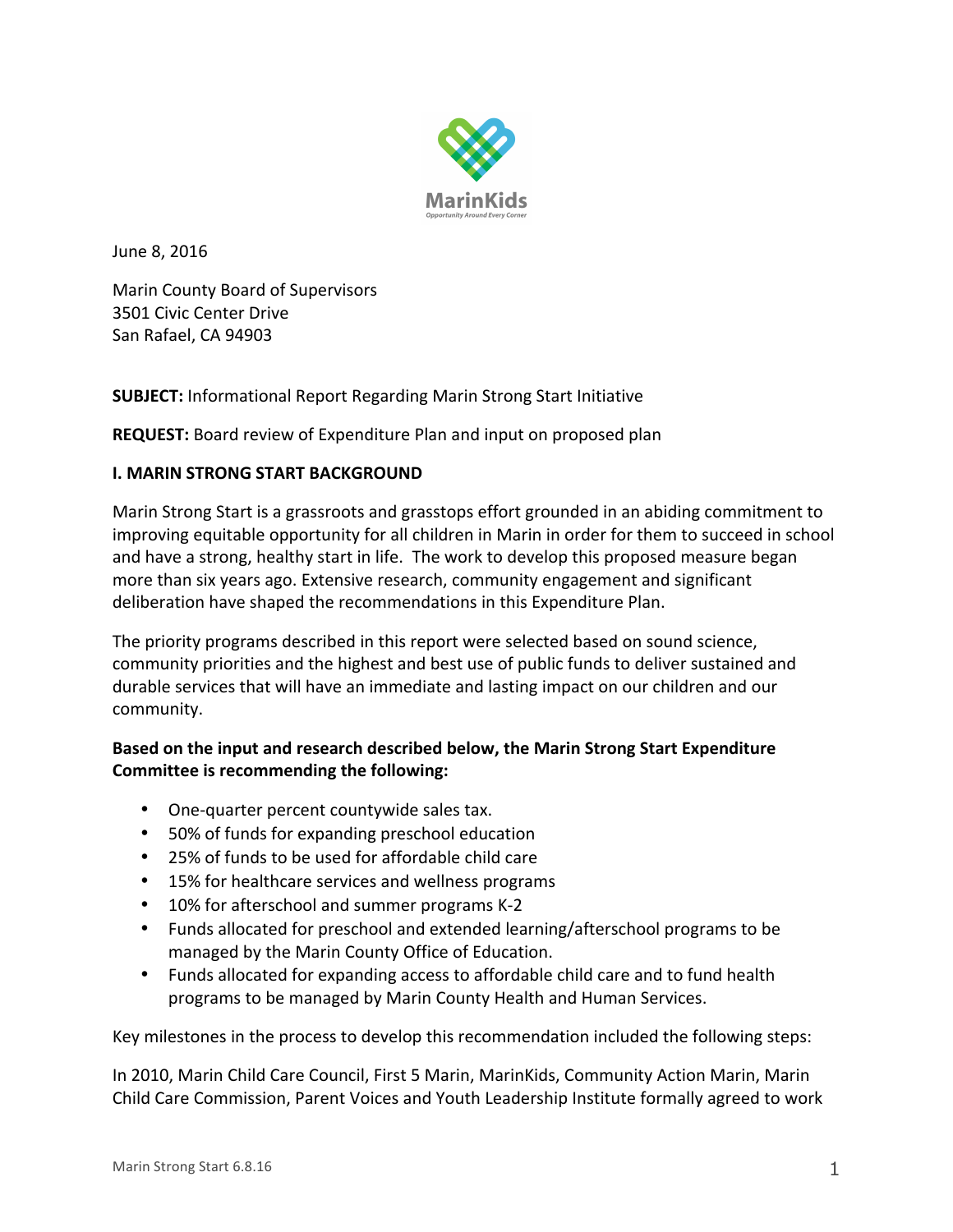together to explore the feasibility of establishing a dedicated local funding stream for children's services. They began researching such measures throughout the country, reviewing local data and examining potential priorities for public funding.

In 2012, an informal community survey of 1800 community members implemented by Parent Voices indicated that residents would support a children's fund and be willing to pay an additional local sales tax to support a fund. The survey explored priorities such as healthcare access, preschool, child care and other issues pertaining to the welfare of children and youth.

In June 2013, MarinKids retained Godbe Research to conduct a formal community survey. The survey focused on four types of high impact children's services that might be funded. They included: 1) health care, 2) affordable child care, 3) preschool education, and 4) extended learning/afterschool programs. Survey results indicated that roughly 69 percent of voters were likely to approve a one-quarter percent special sales tax.

Early in 2014, the originating Coalition significantly expanded its base of support to include dozens of parents, community members and organizations, Coalition members began conducting outreach to community members and potential consumers, key community groups, business leaders, city councils and school boards, and engaging additional partners around the public planning process for a dedicated children's fund. A list of current Coalition members is provided in Appendix B.

In March 2014, upon the recommendation of the Marin County Board of Supervisors, a Marin Strong Start Expenditure Committee was selected to draft a proposed Expenditure Plan (A list of Committee members is provided at the end of this document). MarinKids provided staff support to the Committee working with a small team of consultants. The purpose of the Expenditure Plan is to provide a clear framework for allocating projected local tax revenues from the measure, including program allocations and an administrative framework to implement the Initiative.

Throughout April and May 2014, the Expenditure Committee met to develop the plan, holding full committee meetings and meetings of four workgroups charged with bringing program priorities and expenditure recommendations to the full Committee. The workgroups included Expenditure Committee members as well as additional experts and members of the community. A separate workgroup provided recommendations on administrative and management structures. In addition, the Expenditure Committee sought input from the Marin Strong Start Coalition members on guiding principles for developing the plan and the subsequent draft plan. Guiding principles proposed by the Coalition included equity of opportunity for all children, targeting resources toward children where family economics reduce opportunities, building upon and leveraging existing structures and resources, integrating systems, and building for accountability, durability and flexibility over time to meet changing circumstances such as availability of state or federal funds for some program elements. (See Appendix A for complete list.) In addition, the Expenditure Committee reviewed the current tax base and determined an appropriate level of funding for this initiative and its components.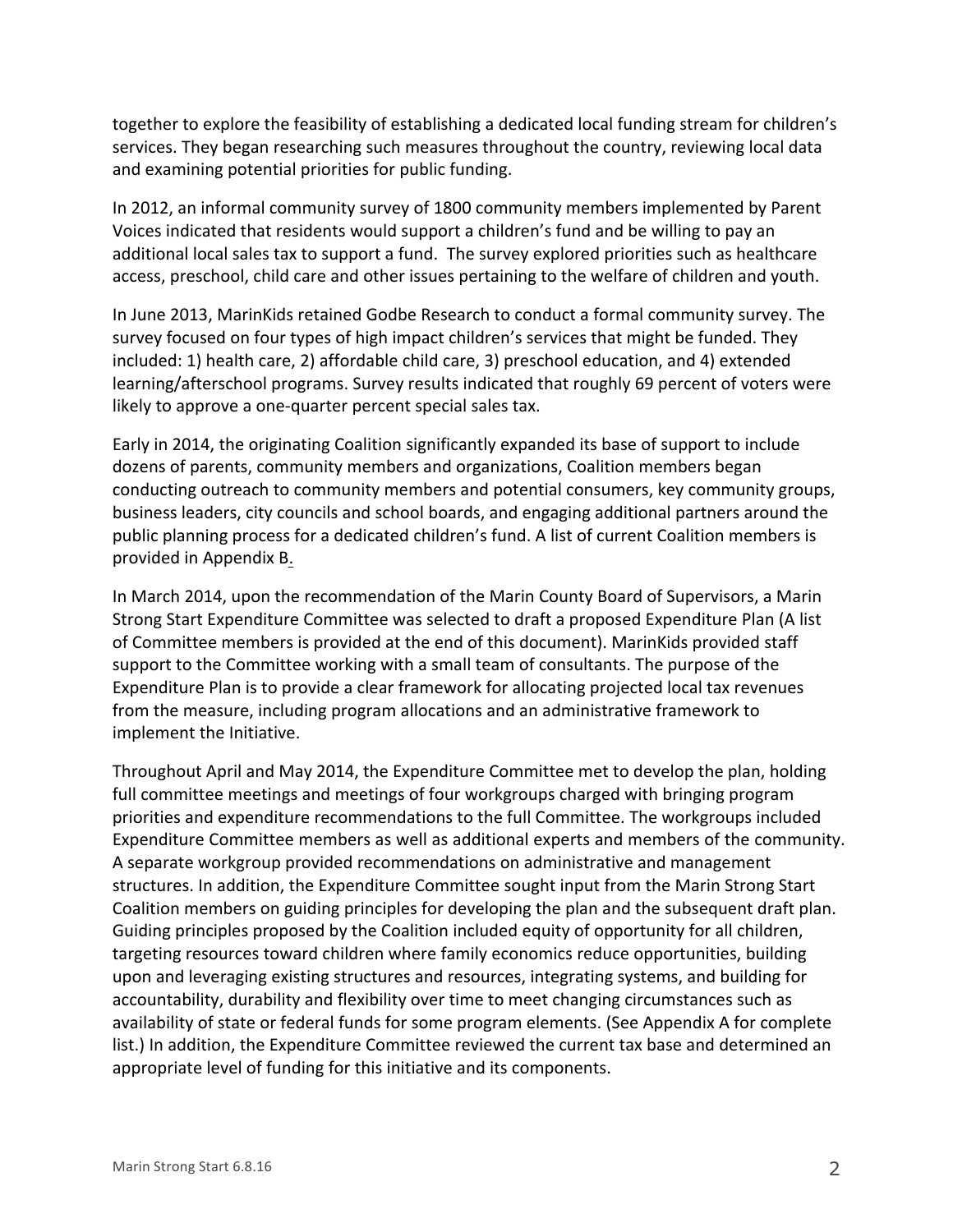In April 2014, MarinKids contracted with Godbe Research on behalf of the Expenditure Committee to conduct a series of three *focus groups* with residents from a range of jurisdictions, ages and political affiliations. Key findings included, the following:

- All areas of the measure, preschool, healthcare, child care and afterschool/extended education were seen as important with preschool and healthcare most often highlighted.
- A strong majority of the participants agreed that funds should expand resources for children from poor to lower-moderate income families - children with the greatest need.
- In an informal survey of participants, a strong majority agreed they would support a publicly funded measure with these priorities.

Following a tracking poll in 2014, it was determined that a shared ballot with MERA would not be advantageous to the Marin Strong Start measure. The Coalition determined to wait until 2016 to present the resolution to the Board of Supervisors requesting a ballot measure for the November ballot.

The Marin Strong Start Coalition continued to grow and reach out to the public and community partners. Political bodies, schools, businesses and community organizations have endorsed the aims of Marin Strong Start.

In March 2016, MarinKids, contracted with Godbe Research to conduct a tracking survey that incorporates findings from community outreach, the work of the Expenditure Committee and closely reflects what might potentially be included on a ballot measure. The poll results are strong and indicate that with a good campaign strategy, the initiative is poised for success with likely voters in November 2016. A summary of results will be available to the Board with the MarinKids/Marin Strong Start staff report at the Supervisors' meeting on June 14.

The following plan is the work product developed in 2014 and adopted by the Expenditure Committee. It has been revised to reflect current data.

# **II. DRAFT MEASURE SUMMARY**

The following draft describes a potential countywide special sales tax measure proposed for the November 2016 ballot. This measure would give Marin County voters the opportunity to expand equitable access for Marin's children to quality preschool education, affordable child care for infants, toddlers and young children, comprehensive healthcare services and expanded learning programs afterschool and in the summer to promote academic achievement and a strong start in life.

The proposed Marin Strong Start one-quarter percent sales tax is estimated at current collection levels to generate approximately \$12,000,000 annually. The measure duration would be nine years. Level of revenue could change over the life of the Initiative. Estimates below are approximate and subject to changes in potential annual receipts. The measure would include independent citizens' oversight.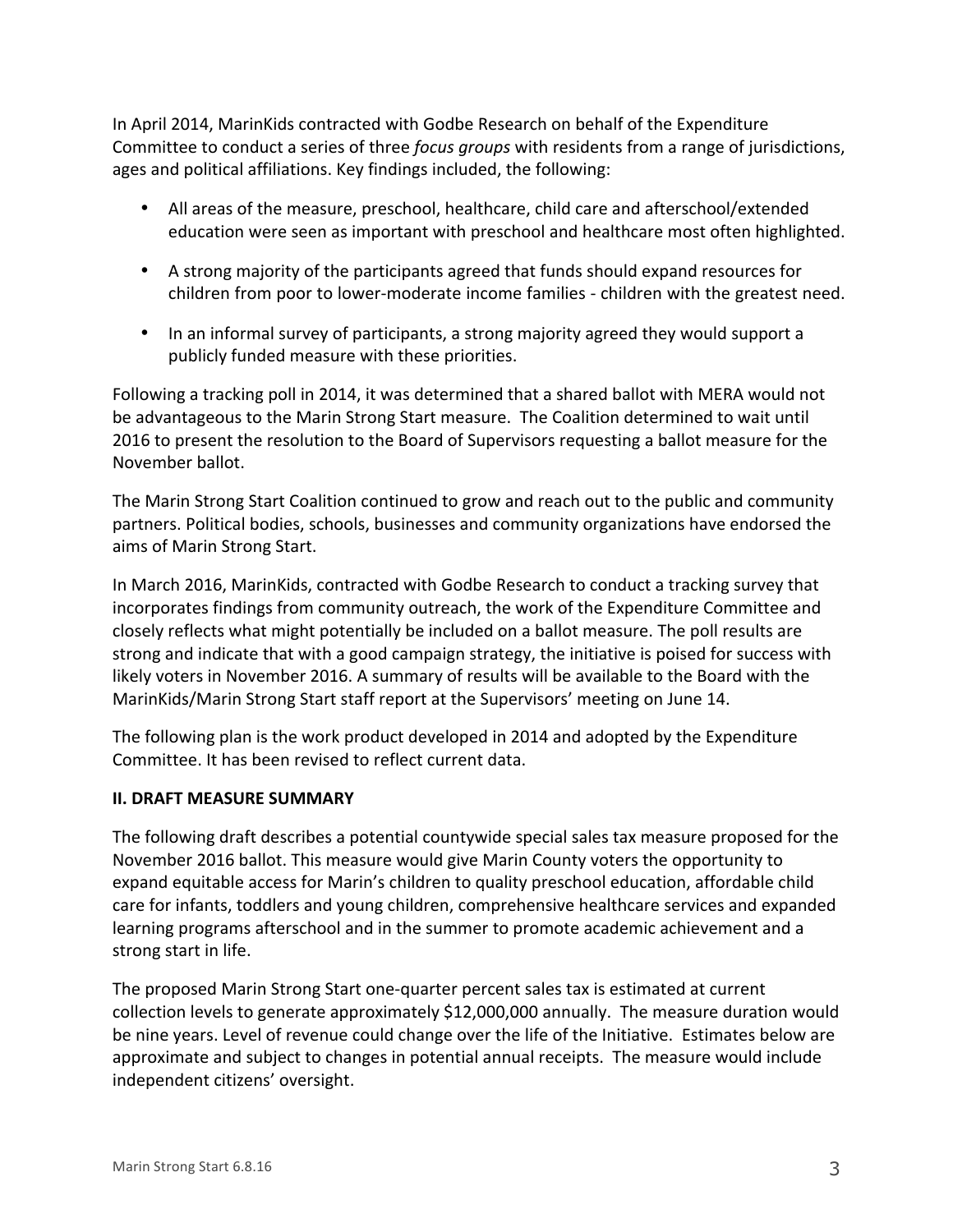### **PROPOSED BALLOT QUESTION:**

To support the health, education and safety of underserved children with approximately \$12,000,000 in annual local funding the State cannot take away, shall County of Marin expand access to quality preschool education; provide healthcare including early screenings, vision, dental and behavioral/mental health; expand afterschool/summer learning programs promoting reading, writing and math achievement; and provide affordable child care for infants, toddlers and young children by enacting a ¼% sales tax for 9 years with independent oversight/audits?

# **A. Program Descriptions**

Four programs (Quality Preschool Education, Child Care, Healthcare and Extended Learning/Afterschool) encompassed in the measure are described below. These programs are deliberately linked and integrated to promote academic success and healthy lives while reducing the impact of poverty on children. Research shows strong starts produce lifelong results. Access to quality preschool, healthcare, child care and extended learning/afterschool support leads to academic achievement, healthy lifestyles, successful careers and a better community overall.

The proposed programs are targeted toward expanding access to high impact programs and services targeting children from low- to moderate-income families and offering services universally as feasible. A brief review of socioeconomic levels of children in Marin based on the U.S. Department of Health & Human Services 2016 Federal Poverty Guidelines (http://aspe.hhs.gov/poverty/14poverty.cfm) reveals the following:

24.8 percent of children in Marin live in families with a maximum annual income of about \$48,600 for a family of four - at or below 200% of the Federal Poverty Level.

Nearly 10 percent more live in families with an annual income between \$48,600 and \$72,900 for a family of four - at or below 300% of the Federal Poverty Level. (American Community Survey, 2010 US Census)

Due to the high cost of living in Marin, it can take more than the annual income of a family of four with one school aged and one preschool child living at or below 300% of the Federal Poverty Level to meet basic needs for food, housing, child care, healthcare and other essentials. http://www.insightcced.org/tools-metrics/self-sufficiency-standard-tool-for-california/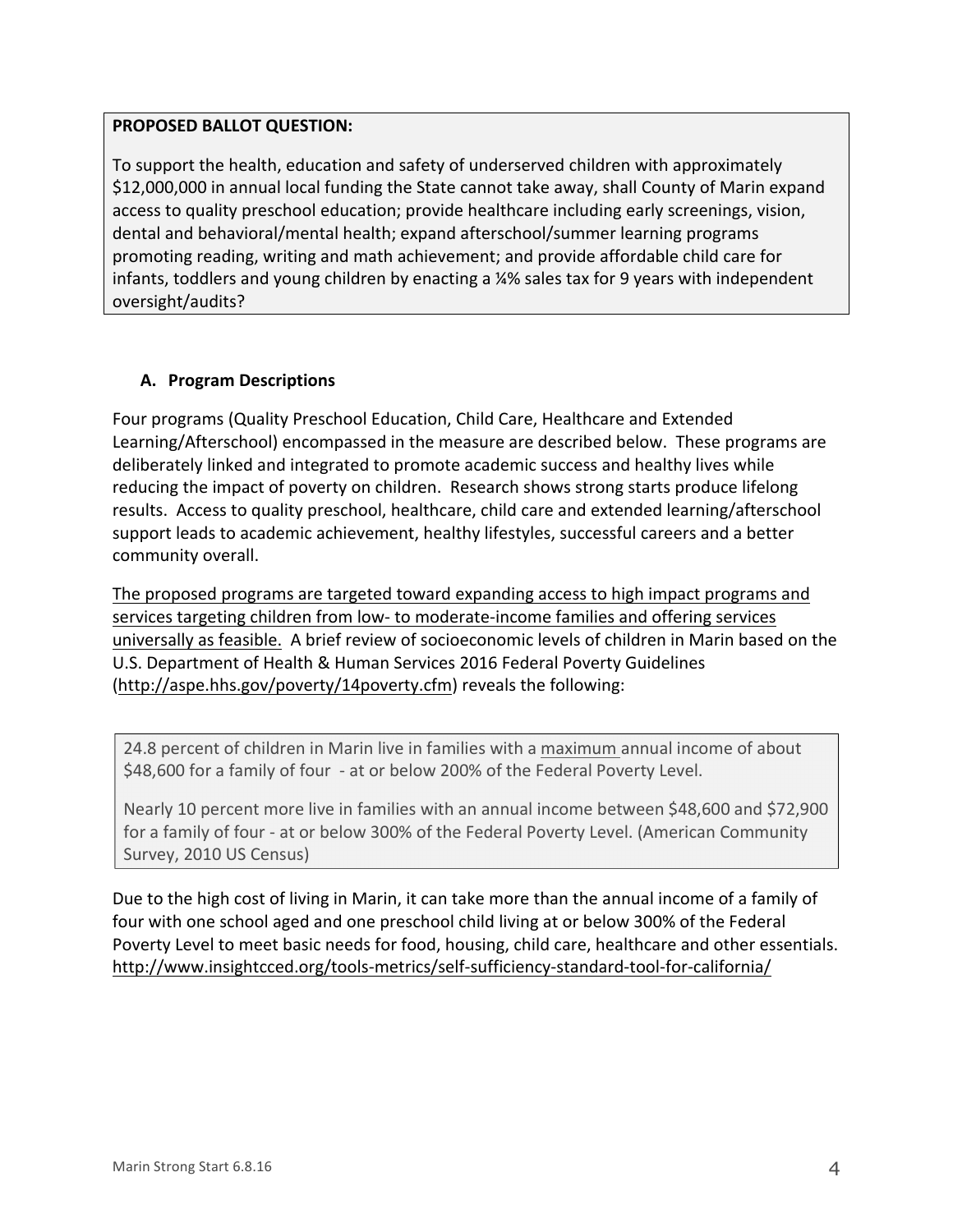### **1. Access to Quality Preschool Education** (50% of funds)

The purpose of this program component is to expand access to a quality preschool education for *three and four year old children in Marin.* Using a targeted universal approach, the program will offer opportunities for children from very low to low-moderate income families first, *expanding to all income levels if funds become available (e.g., state or federal allocations for 4 year* olds). The program is aimed at ensuring children enter kindergarten prepared for success *in* school. The model is based on research on the value of quality preschool education for *improving academic success for all children, particularly economically disadvantaged children,* and successful preschool expansion models implemented in jurisdictions such as San Francisco, *San Diego and Los Angeles counties.*

### Program Rationale:

"When children start school behind, they stay behind. Quality early education gives children social, language and numeracy skills they need; it prepares children, especially at-risk children." (Barnett and Yaroz)

Poor children are much less likely to be ready for school (48%) than those who are better off (75%); there is an income-based readiness gap of 27%. (Issacs)

Preschool builds skills, boosts academic achievement, makes children more likely to stay in school and graduate, saving our local economy about \$11,400 per child. (Rand)

"Researchers have repeatedly demonstrated that for children—particularly children from lowincome backgrounds—to benefit from preschool, it must be of high quality." (National Institute for Early Education Research, Rutgers)

#### In Marin:

**While preschool prepares children for school, one out of every three children in Marin does** not attend preschool. (American Community Survey, US Census 2010)

At a cost of about \$13,000 per year for a full day program, preschool is out of reach for many families where 33.5 percent of children live at or below 300% of the Federal Poverty Level with an annual income at or below \$72,900 for a family of four.

Among Latino 3- and 4-year old children, 65 percent did not attend. (American Community Survey, US Census 2010)

By 3rd grade, 65 percent of economically disadvantaged children in Marin do not read at grade level compared to 22 percent of children who are not economically disadvantaged **(determined by eligibility for free or reduced meals). (California Department of Education, Star Test English Language Arts, 2013)** 

**In addition, early education** has shown a significant return on investment, as much as \$7 for **every \$1 invested. (Rand)**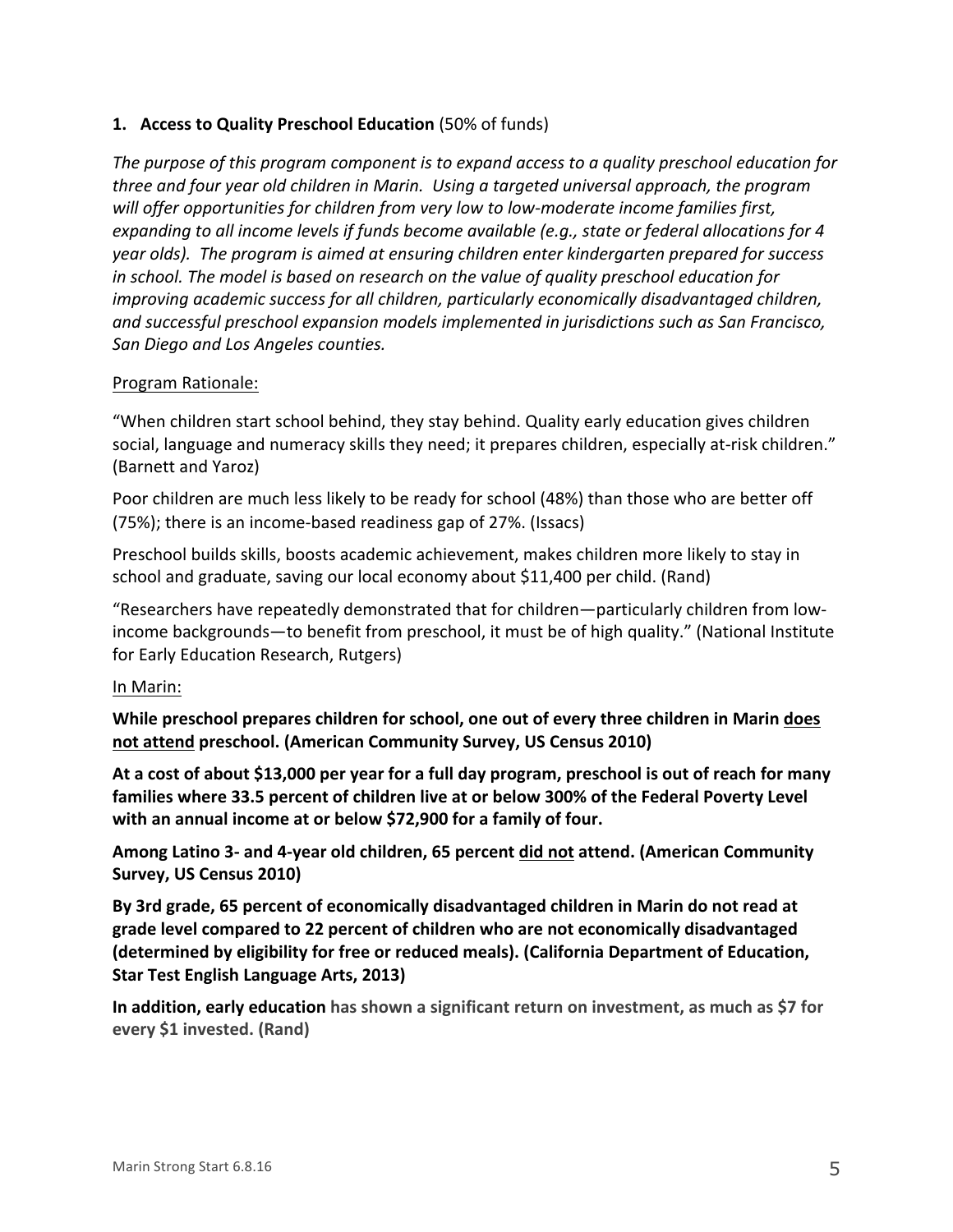### *Use of Funds:*

- *a*) **Free preschool education** to expand access to three- and four-year olds in Marin County targeted primarily to those children from very low- to low-moderate-income families. The program will begin by serving four-year old children and as resources become available (if, for example, state or federal funds were to be allocated for preschool for four year olds), the program will expand to serve three-year olds from very low- to lowmoderate-income families based on need. Once this is achieved and if funds become available, the program will expand to accept children at all socioeconomic levels.
- b) *Quality standards for existing and new preschool programs.* To participate in the program, providers will be required to meet baseline quality criteria based generally on accepted definitions from research. Quality standards will be determined using standardized, evidence-based tools and other criteria and will include licensing, capacity, teacher educational level, maximum group size and teacher student ratios, and use of approved curricula among other criteria. Guidelines from California State Quality Improvement standards will be implemented. Program participation will be open to a variety of provider types including public schools, child care centers, private preschools and family child care homes that meet the requirements and are willing to participate in quality improvement and evaluation. Programs with state reimbursement for subsidized students will be financially enhanced to match the rate for new preschool slots to support quality improvements, workforce development and worker wage increases.
- c) *Ongoing quality improvement training is required:* Providers must participate in ongoing professional development and technical assistance needed to support and enhance program quality. All programs will use the California Department of Education's Preschool Learning Foundations and Curriculum Frameworks to guide their work with children and establish paid professional development days for their teachers.
- d) **Family engagement:** Family engagement will be a required element of the preschool programs supporting parent education and transition to the K-12 system.
- e) **Assessment and Outcomes Evaluation:** All programs will participate in data collection and reporting, including use of state standardized tools to assess student progress toward kindergarten readiness as well as overall program performance. Data collected by the County Office of Education on outcomes and progress will be analyzed and reported to the public by the County Office of Education. Programs must demonstrate progress toward quality objectives and school readiness outcomes. It should be noted that the intention of this plan is to align quality improvement with the California State Quality Rating Improvement System (QRIS) standards, assessment and evaluation tools and continuous improvement planning and accountability. This work is underway in Marin County through the guidance and support of the Marin County Office of Education and the Marin Child Care Council. The County Office has been designated as the local QRIS site to provide coaching, education and support for quality improvement. The Marin Child Care Council is working with infant and toddler programs to meet standards as well. In addition, partners including Marin Community Foundation and First 5 Marin have advanced infrastructure that promotes collaborative efforts with and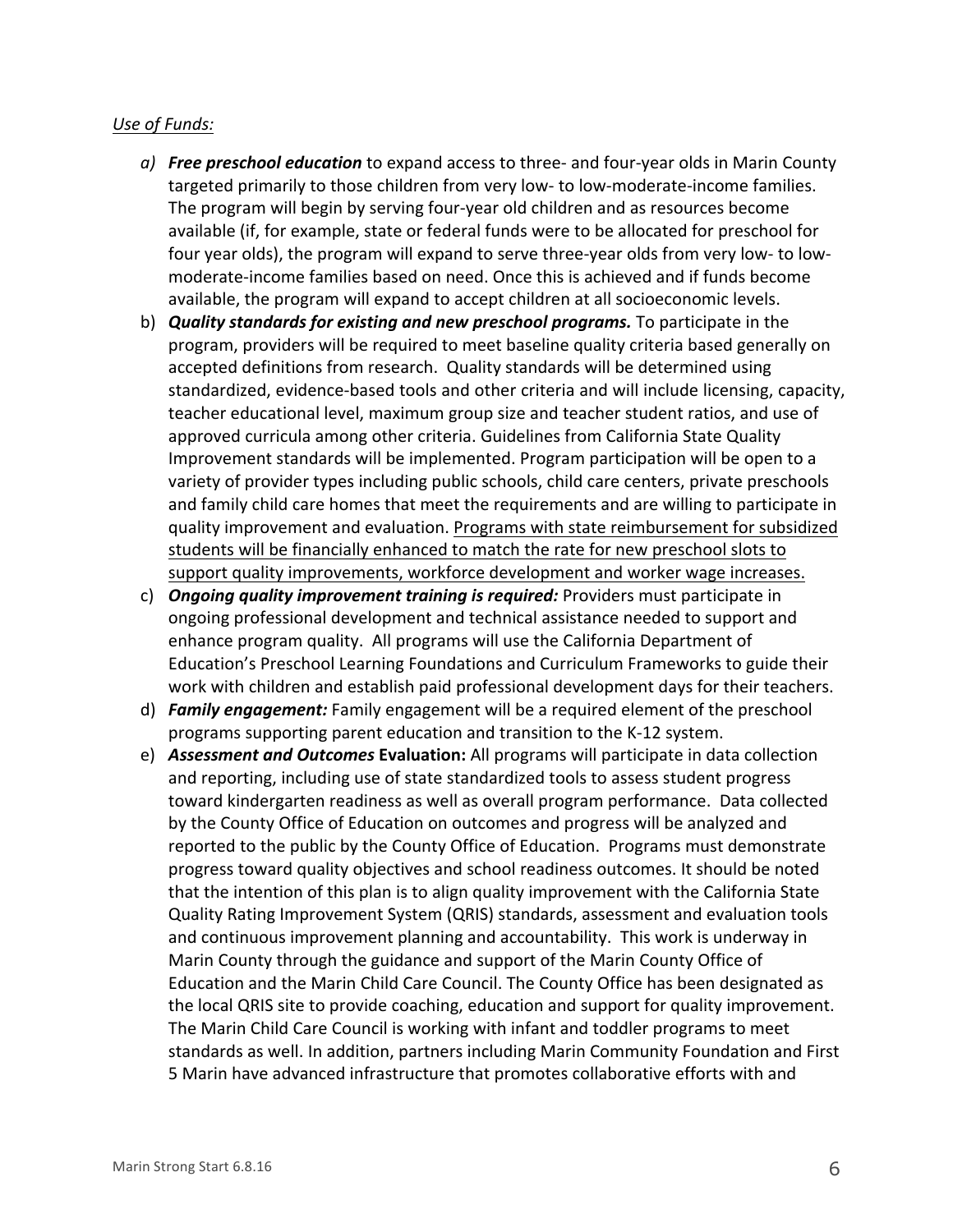among early education programs throughout the county to improve and assess quality and outcomes. The plan supports and enhances this structure and processes.

# **2.** Access to Affordable Child Care (25% of funds)

The purpose of this program component is to assure participation of children from low-income working families in the part day preschool program by providing access to affordable child care for the remainder of the workday and during the summer. In addition, this program component expands access to quality, affordable care for children from low-income working families and reduces the number of eligible families on the waitlist for affordable infant and toddler care.

### Program Rationale:

Greater investment now in our infants and toddlers will reap significant future savings in public programs, create a more productive workforce and increase the number of future citizens who are self-sufficient. *(Heckman)* 

Access to affordable, quality child care reduces the burden on working families, increases family self-sufficiency, reduces absenteeism and improves worker productivity *(The Future of Children, 2014)* 

### In Marin:

The cost of child care is prohibitive for many families in Marin – contributing to **unemployment, underemployment and poverty. Costs for full time care range from: Birth – 2** years of age = \$17,244; 2-5 years of age = \$13,212; School age = \$9,948. (California **Department of Education)** 

At least 508 children (ages 0-4) from low-income families are on the wait list for affordable **care more than 800 children overall. (Marin Child Care Council)** 

# Use of Funds:

- a) Provide child care for children participating in the preschool program before and after **school and in the summer.** Priority would be given to children in lower income working families on a sliding scale basis and based on need. The purpose of the element is to promote participation and the preschool program by addressing the needs of lower income working parents for full time care.
- b) **Expand child care support for lower-income families** on a sliding scale for infants and toddlers to reduce the cost burden for families, support the local workforce and remove qualified children from the existing wait list for child care services.
- c) Support and assess quality improvement in Infant-Toddler programs. The purpose of this element is to promote quality of care for the youngest children. Activities will be conducted by the Marin Child Care Council and could include quality improvement enhancements to support individual child care program improvements.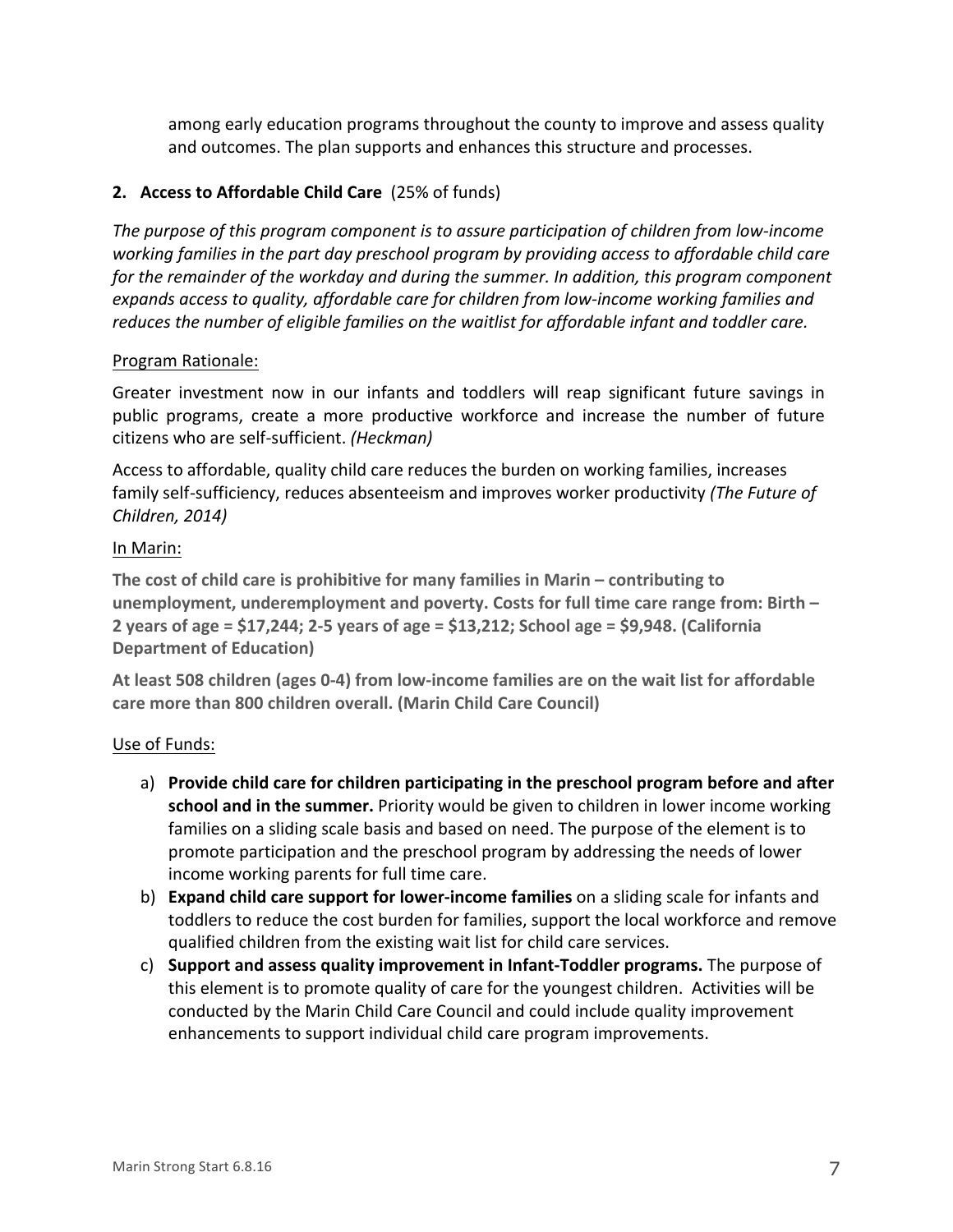# **3.** Access to Comprehensive Healthcare (15% of funds)

The purpose of this component is to assure that underserved children in Marin have access to *prevention and intervention healthcare services that are critical to growing up healthy and being* able to succeed in school. Many program services will be linked to early care and *education programs to promote prevention and early detection of physical, emotional and developmental issues that can interfere with success in school and lifelong wellness.* 

### Program Rationale:

Studies indicate that physical health, healthy behaviors, and psychological wellbeing are significantly associated with academic achievement. (Ickovics JR, et al)

Early detection and follow-up access to effective intervention and treatment services can vastly improve developmental outcomes for children with special needs and prevent further progression of delays. (*Hanson, T. and J. Patterson (2010)* 

Early intervention can also reduce the need for more intensive or longer-term treatment, resulting in cost savings to individual families and to the public health and educational systems that serve them. *(Glascoe, F. (2000)* 

Untreated dental problems in children can lead to poor academic performance and behavior problems due to pain, problems with chewing or speaking, and reduced self-esteem. Dental infections can affect a child's overall health, causing sickness or even death.

Children who are overweight as toddlers or preschoolers are more likely to be overweight or obese in early adolescence. (National Institutes of Health, 2006)

### In Marin:

**In 2013, among children ages 1-18 with Denti-Cal, 48 percent had not seen a dentist in the** past year. (California State Audit Report, December 2014)

Among low-income children enrolled in the California Health and Disability Program in 2010, **28.9** percent of children two to five years of age in Marin are overweight or obese. (Family **Outcomes Project, UCSF)** 

More than 20 percent of students in grades 7, 9 and 11 reported feeling so sad or hopeless in the past 12 months almost every day for two or more weeks that they stopped doing some **usual activity.** *(WestEd)*

In 2012, only 31 percent of children who reported needing help for emotional or mental health problems received counseling. (www.kidsdata.org)

In 2013, 17.6 percent of 9<sup>th</sup> and 11<sup>th</sup> grade Marin students reported seriously considering **suicide. (2013 Healthy Kids Survey)**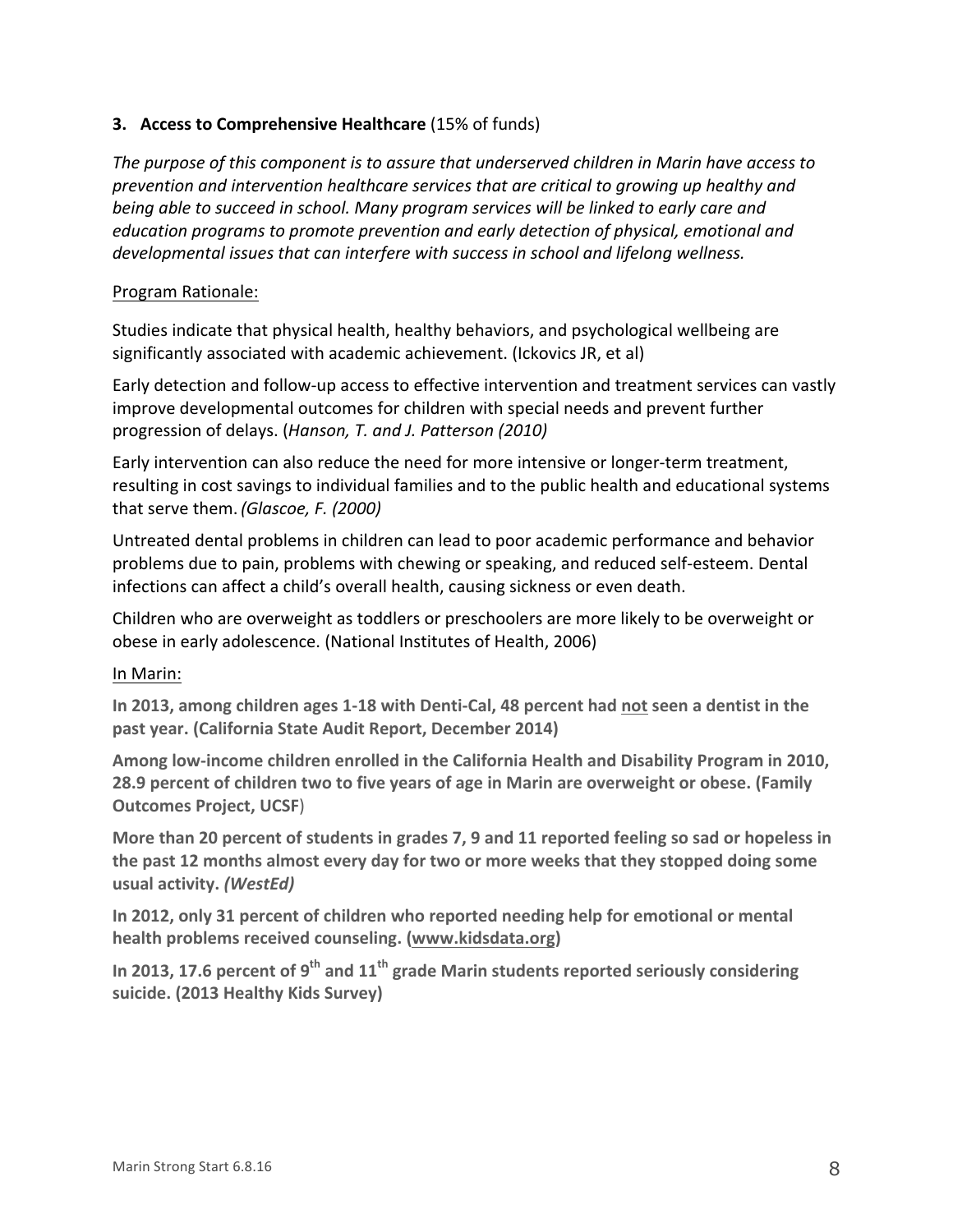### Use of Funds:

Funds could be used for the following purposes based on assessment of need, ability to leverage other support or strategic efforts and durability of impact:

- a) **Provide universal early screening and referrals for interventions** including developmental, social-emotional, vision, hearing and oral health check-ups in medical settings and early care and education settings.
- b) **Expand early mental health services and dental capacity and services for children** that build on current resources and providers.
- c) **Implement healthy eating and physical activity programs** in early care settings. This could include gardens, training, policy changes and curricula.
- d) **Conduct enrollment assistance with families** to enroll children into health insurance and other supports for low-income children and their families. Assistance would be provided in schools, early care and community.
- e) **Provide health insurance coverage, if needed**, to assure all children in Marin have access to insurance if not eligible for local, state or federal programs.to (At present funds are not needed for this purpose, but could be activated if programs for all children are no longer available.)

# 4. Access to Extended Learning/Afterschool Opportunities for Children in Grades K-2 (10% of funds)

The purpose of this component is to promote lasting gains from preschool, provide for seamless *transition to elementary schools for children and their families and provide equitable access to* support for undeserved children that need additional help in reading and math to be proficient *by third grade – a critical benchmark for academic success.* 

# Rationale:

Third grade reading scores are highly correlated with later academic success; some research indicates that reading proficiency at the end of third grade is predictive of whether or not a student will graduate from high school. (Musen)

To sustain gains made for children who attended preschool, particularly disadvantaged children, follow-up support is important. Children participating in the preschool plus follow-on services were found to have higher academic achievement when compared with children receiving only the preschool or follow-on programs. (Conrad & Eash)

Students with involved parents are more likely to earn higher grades and test scores, enroll in higher-level programs, be promoted, attend school regularly, adapt well to school and graduate and go on to post-secondary education. (Henderson & Berla)

### In Marin

65 percent of children who are economically disadvantaged did not read proficiently by third grade. (California Department of Education, CST, 2013)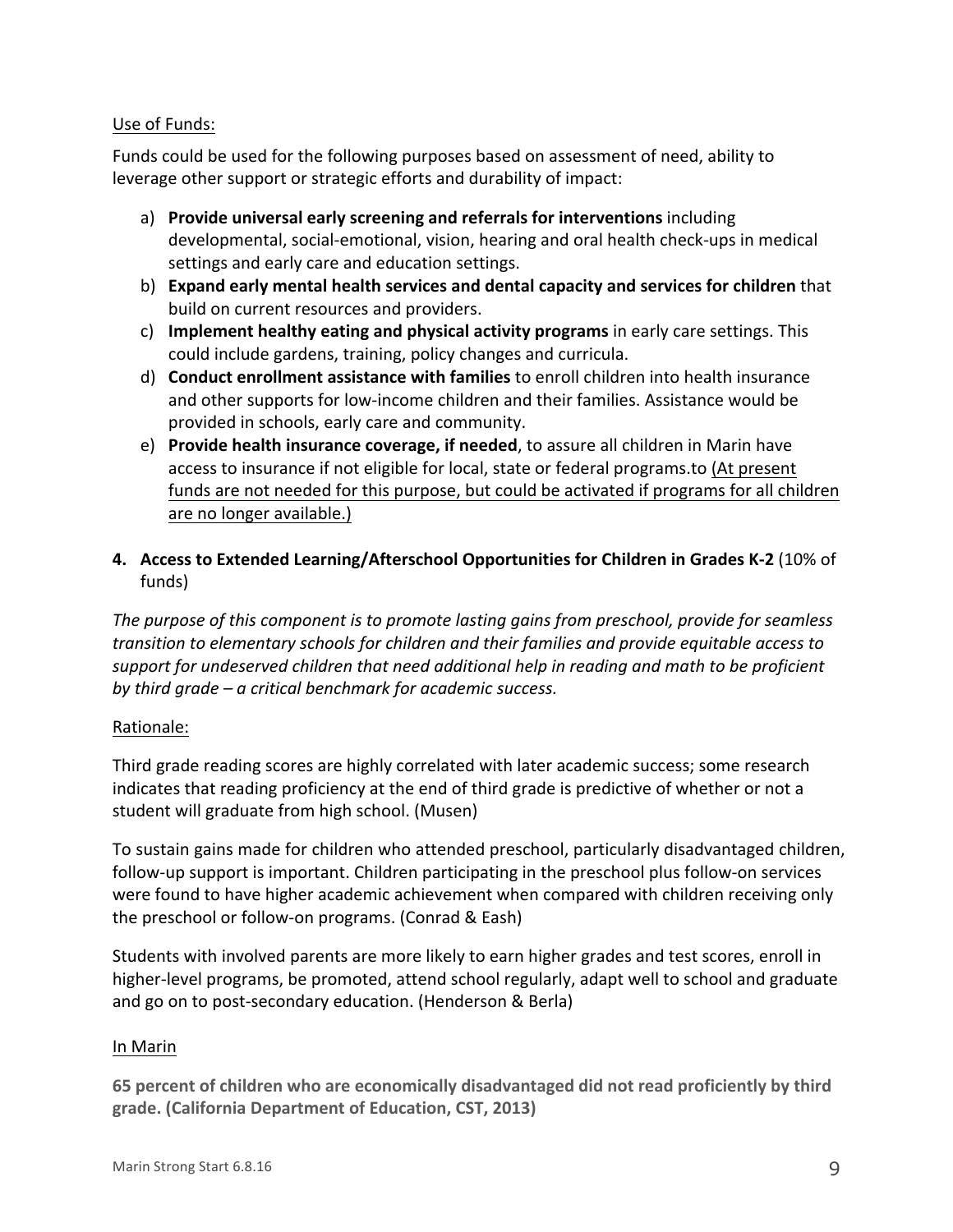### Use of Funds:

- a) Academic support programs would be available for schools and afterschool programs with a preponderance of socio-economically disadvantaged and underserved students and children not meeting language arts proficiency levels by third grade. Funds would be used to implement programs at schools or in coordination with schools that incorporate:
	- **Evidence-based afterschool and/or summer programs** for children in kindergarten through second grade who need additional support to meet academic benchmarks in reading and math.
	- **Example 1** Coordinated transition plans that support children to move from preschools to elementary schools linking teachers and administration from both settings.
	- **Parent education and participation** in children's school and academics following enrollment of children in kindergarten.

### **Administrative Provisions**

### 1. **Citizen's Oversight Committee**

- a) A Citizen's Oversight Committee shall be created by the Marin County Board of Supervisors within six months of the effective date of the ordinance levying the sales tax increase. Their role shall be to review the annual audit of expenditures for the previous year for compliance with the Measure and expenditure plan.
- b) Members of the Citizen's Oversight Committee shall be county residents who are neither elected officials of any government, nor employees from any agency or organization that either oversees or benefits from the proceeds of the sales tax. The committee shall consist of five members, one from each supervisorial district in the county.
- c) The Board shall approve bylaws related to the conduct of committee meetings and business.
- d) Meetings of the committee shall be open to the public and shall be held in compliance with the Ralph M. Brown Act, California's open meeting law.
- e) The committee shall dissolve after all revenue collected from this Measure is expended and a final report is submitted.

# **2. Implementation Requirements**

Implementation of the plan shall be guided by the following procedures to ensure that the revenue generated by the Measure is spent in the most efficient and effective manner possible, consistent with serving the public interest in Marin County and the desires of the voters of Marin County.

- a) The County of Marin is charged with the fiduciary duty to administer sales tax proceeds in accordance with applicable laws.
- b) Sixty percent of revenues shall be disbursed to the Marin County Office of Education for implementing preschool and extended learning programs. Forty percent of revenues will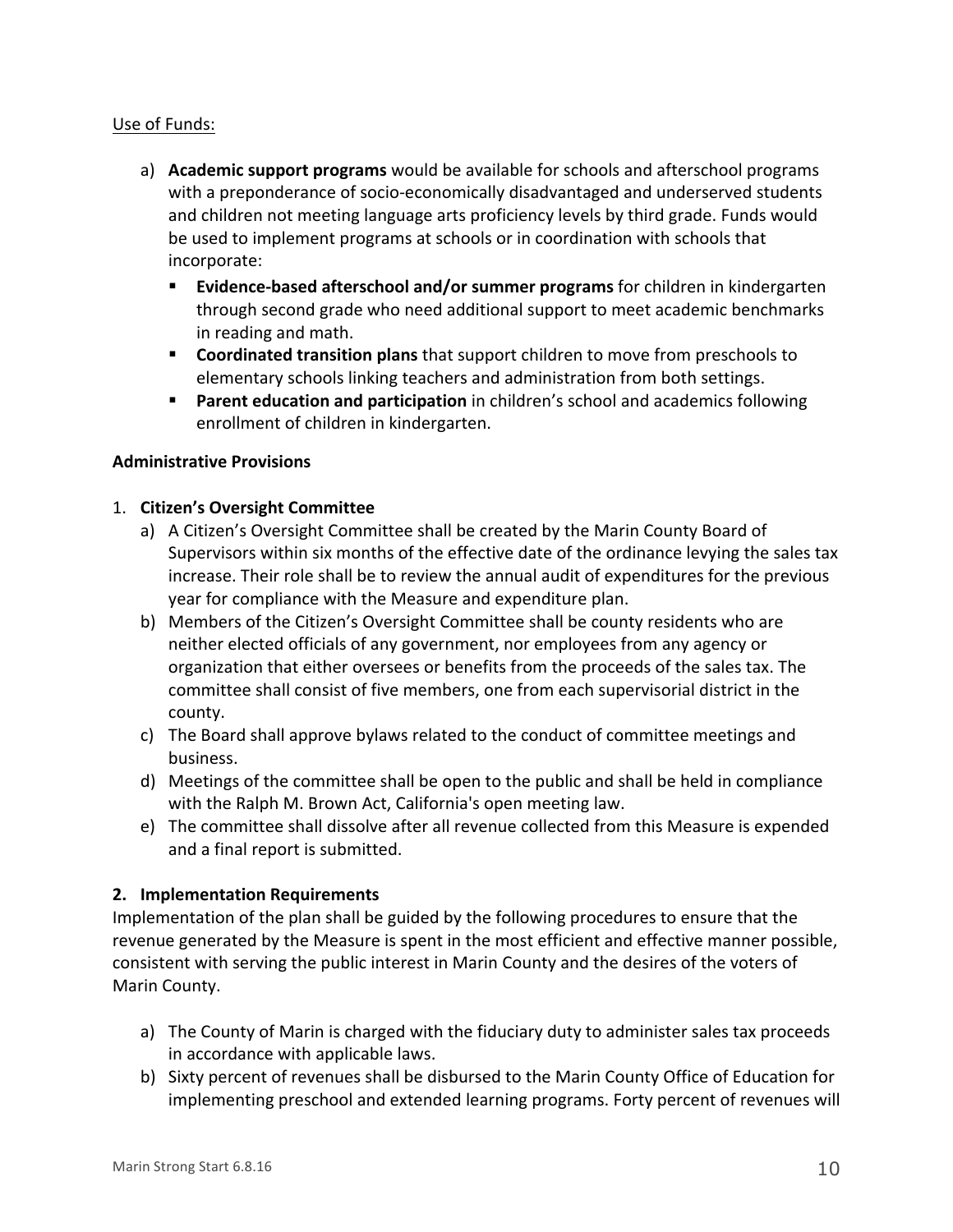be disbursed to the Marin County Health and Human Services for implementing child care and healthcare programs.

- c) The Marin County Health and Human Services Department shall present an annual expenditure plan in compliance with the Measure to the Board of Supervisors upon consultation with the Marin County Office of Education and the Marin Child Care Council as part of the County's annual budget development process.
- d) The County Health and Human Services Department shall coordinate with stakeholders such as the Marin County Office of Education, Child Care Council, First 5 Marin and Marin Community Foundation to support implementation and conduct evaluation to track and report progress and outcomes for children resulting from the programs.
- e) The County Health and Human Services Department shall conduct an annual public meeting to report progress and gain input on the implementation of programs prior to the County's annual budget development process.
- f) Actual revenues generated by the Measure may be higher or lower than estimates in this Plan due to variability in annual tax receipts. County shall annually estimate revenue from the Measure.
- $g$ ) A separate fund shall be established for the tax revenues. Unexpended funds will rollover from year to year. All interest income shall be used for the purposes identified in this Plan, and shall accrue proportionately to the programs identified in this Plan. For up to five (5) years after the termination date of the sales tax increase, unused funds and accrued interest from the Strong Start Measure shall be available for any purpose consistent with this Plan, subject to approval by the Board of Supervisors.
- h) Sales tax proceeds are intended to augment any existing resources, local, federal or state, allocated for these purposes.
- i) Not more than five percent (5%) of annual tax revenues may be used by the County for administrative expenses related to collection, distribution, oversight and budget preparation.

# **III. Request from MarinKids, Marin Strong Start Coalition and Expenditure Committee**

The priorities and programs described above have been selected after a thorough review of local data demonstrating needs and gaps and decades of research on child development. The Marin Strong Start Expenditure Committee looked at successful, evidence-based models and gathered input from local experts, consumers and providers on the most effective means for public investments to have the greatest impact on achieving durable, positive outcomes for all children, particularly children who are economically disadvantaged and lack access to services that we know are critical to success in school and for healthy lives.

In Marin, data show that children who are poor or racially diverse are up to 60 percent less likely to attend preschool or meet state targets in math and English or be prepared to attend college; 30 percent are not graduating from high school on time.

The Board of Supervisors understands that assuring a quality education for all our children will pay off in a stronger Marin. Higher educational attainment means higher local revenues, fewer people requiring costly support from state and local programs, less crime, a healthier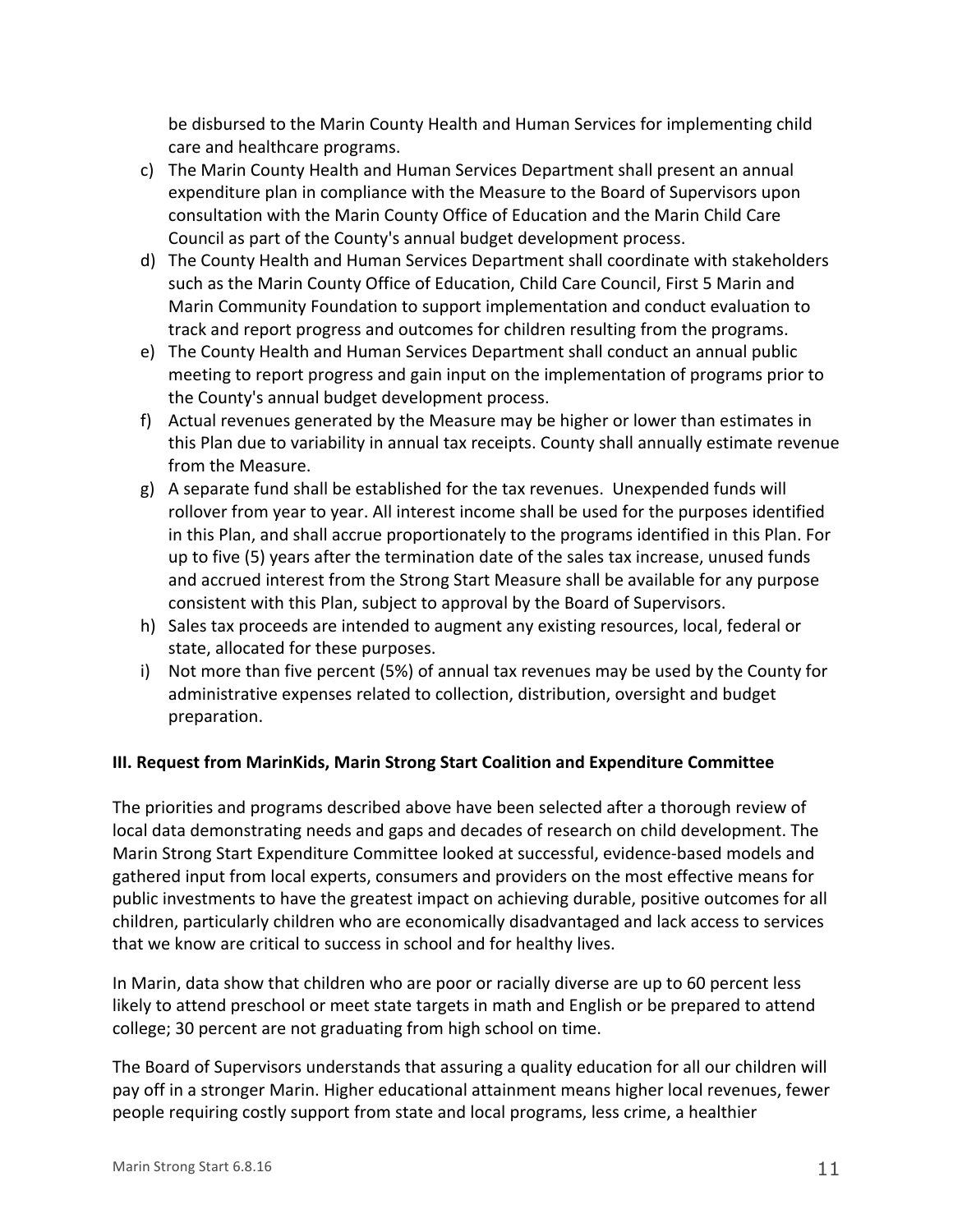population and greater ability to drive economic growth and innovation due to an educated workforce. For children, a quality education means future employment, self-sufficiency, better health... and future opportunities for themselves and generations to come.

Access to essential health care services and support will prevent health problems and identify health concerns early. Advancing healthy behaviors early can reduce the chances children will develop long-term health issues such as diabetes and heart disease. We know children who are not healthy have difficulty with absenteeism and doing well in school.

We believe it is our responsibility in this county to make sure our children have the opportunities, support and skills to succeed in school and have healthy, productive lives. It's a good investment for all of us.

We value your input, advice and potential partnership as we move forward in the process to offer this opportunity to the public. We would like the opportunity to return in July with a request to place a measure on the November 2016 ballot.

Respectfully submitted by Marin Strong Start Expenditure Committee,

Chairperson: Jenny Callaway, MarinKids

#### Members:

Carlos Garcia Bedoya, Parent Voices Mary Jane Burke, Marin County Superintendent of Schools Liz Burns, Community Action Marin Michael Daly, Chief Probation Officer, County of Marin Aideen Gaidmore, Marin Child Care Council, Marin Child Care Commission Pat Kendall, Kaiser Permanente Stephanie Moulton-Peters, Mayor, Mill Valley City Council Cynthia Murray, North Bay Leadership Council Heather Ravani, Assistant Director of Health and Human Services, Marin County Health and Human Services Amy Reisch, Executive Director, First 5 Marin Curtis Robinson, MD, Board Member: Marin Community Foundation and Marin County Schools Juan Rodriguez, Principal, San Rafael City Schools Maureen Sedonaen, Goodwill Industries

(Titles at time of Plan adoption.)

Staff: Kathleen Tabor, MarinKids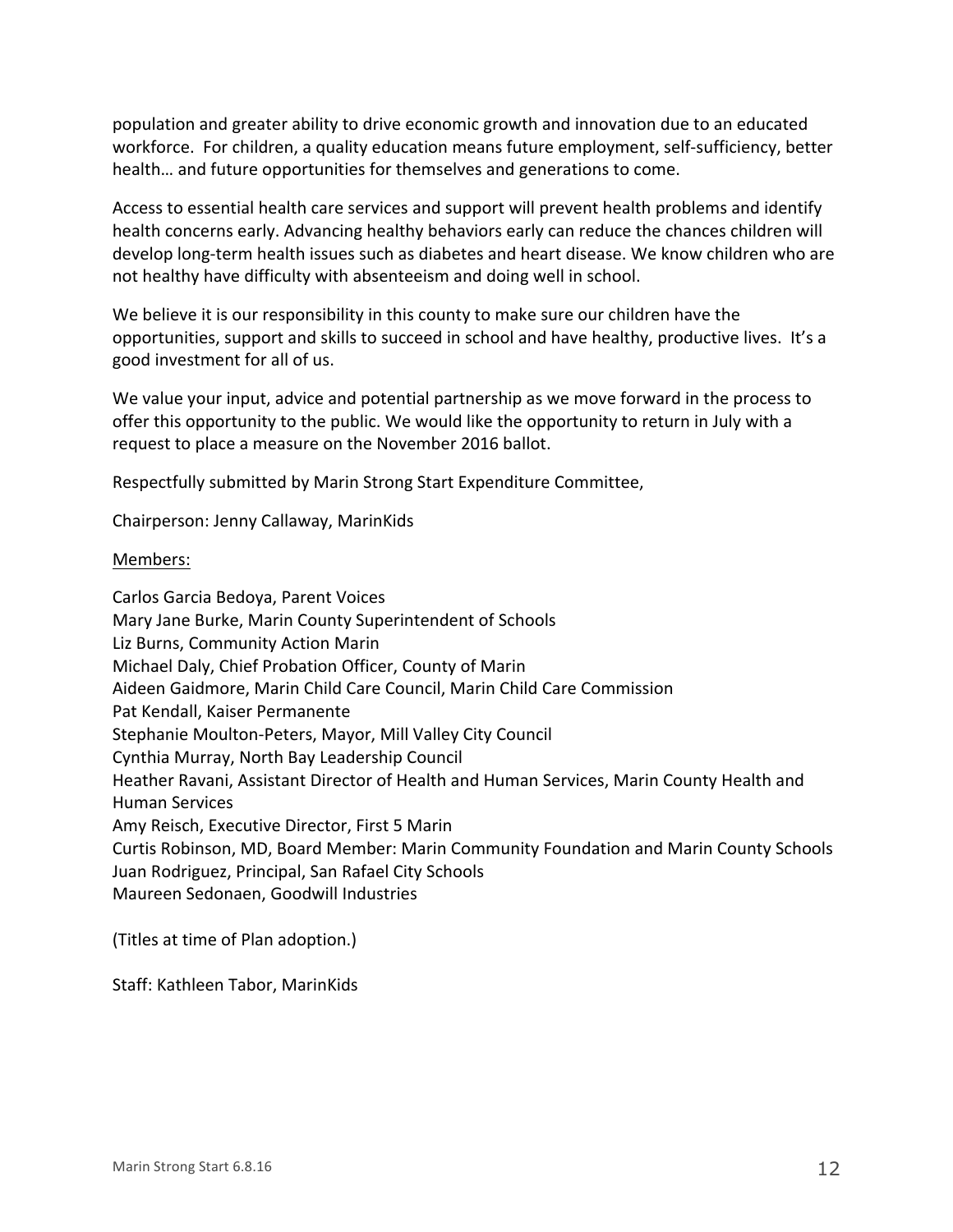#### *Sources:*

#### *Preschool Education*

Who Goes to Preschool and Why Does it Matter? W. Steven Barnett and Donald J. Yarosz, National Institute of Early Education Research, 2007

Starting School at a Disadvantage: The School Readiness of Poor Children, Julia B. Isaacs, Brookings Institution, March 2012

The Costs and Benefits of Universal Preschool in California, Rand Corporation, 2010

High Quality Preschool: Why We Need It and What It Looks Like. Linda Espinoza, National Institute for Early Education Research, Rutgers University, 2002

#### **Affordable Child care**

James Heckman: Heckman Equation, Early childhood Education Benefits All, 2014

The Future of Children, Parent's Employment and Children's Wellbeing, Carolyn Heinrich, PhD., Vol.24, Spring 2014

#### **Healthcare**

Children Now, http://www.childrennow.org/index.php/learn/health\_insurance/Children Now, retrieved May 2014

Hanson, T. and J. Patterson (2010) "Social-Emotional Developmental Screening of Young Children". Healthy Generations, Winter 2009- 2010. Center for Leadership Education in Maternal and Child Public Health University of Minnesota, School of Public Health, pp.7-9.)

Glascoe, F. (2000) Early Detection of Developmental and Behavioral Problems. Pediatrics in Review. Vol. 21, pp. 272-280.)

National Institutes of Health, 2006 http://www.nichd.nih.gov/od/secc/index.htm.)

www.kidsdata, retrieved May 2014. Source: California Healthy Kids Survey, 2012

Marin County Children's Health Initiative, Marin County Health and Human Services, 2014

Family Outcomes Project, University of California San Francisco, January 2014

California Healthy Kids Survey, 2008-2010, WestEd)

Ickovics JR, Carroll-Scott A, Peters SM, Schwartz M, Gilstad-Hayden K, McCaslin C. Health and academic achievement: cumulative effects of health assets on standardized test scores among urban youth in the United States. J Sch Health. 2014; 84: 40-48.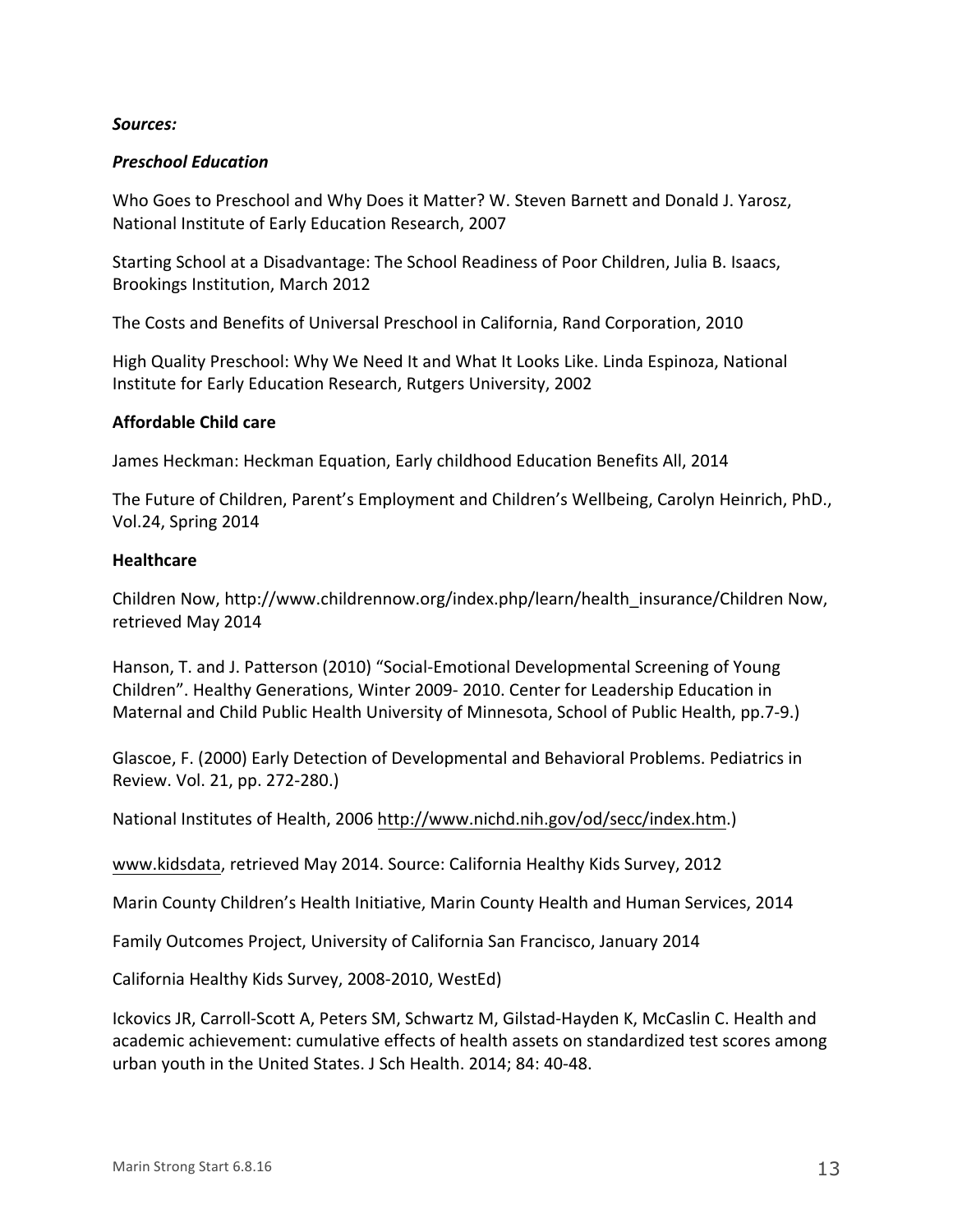### **Afterschool/Extended Learning**

Musen, L. (2010). Early reading proficiency. New York, NY: Annenberg Institute for School Reform at Brown University. Retrieved from: http://www.annenberginstitute.org/pdf/LeadingIndicator\_Reading.pdf

Conrad, K.J., & Eash, M.J. (1983). Measuring implementation and multiple outcomes in a Child-Parent Center compensatory education program. American Educational Research Journal, 20, 221-236

Anne T. Henderson and Nancy Berla, A New Generation of Evidence: The Family is Critical to Student Achievement, (Washington, DC: Center for Law and Education, 1994)

### **Appendices**

- A. Guiding Principles
- B. Coalition List
- C. Signed Resolutions Support Marin Strong Start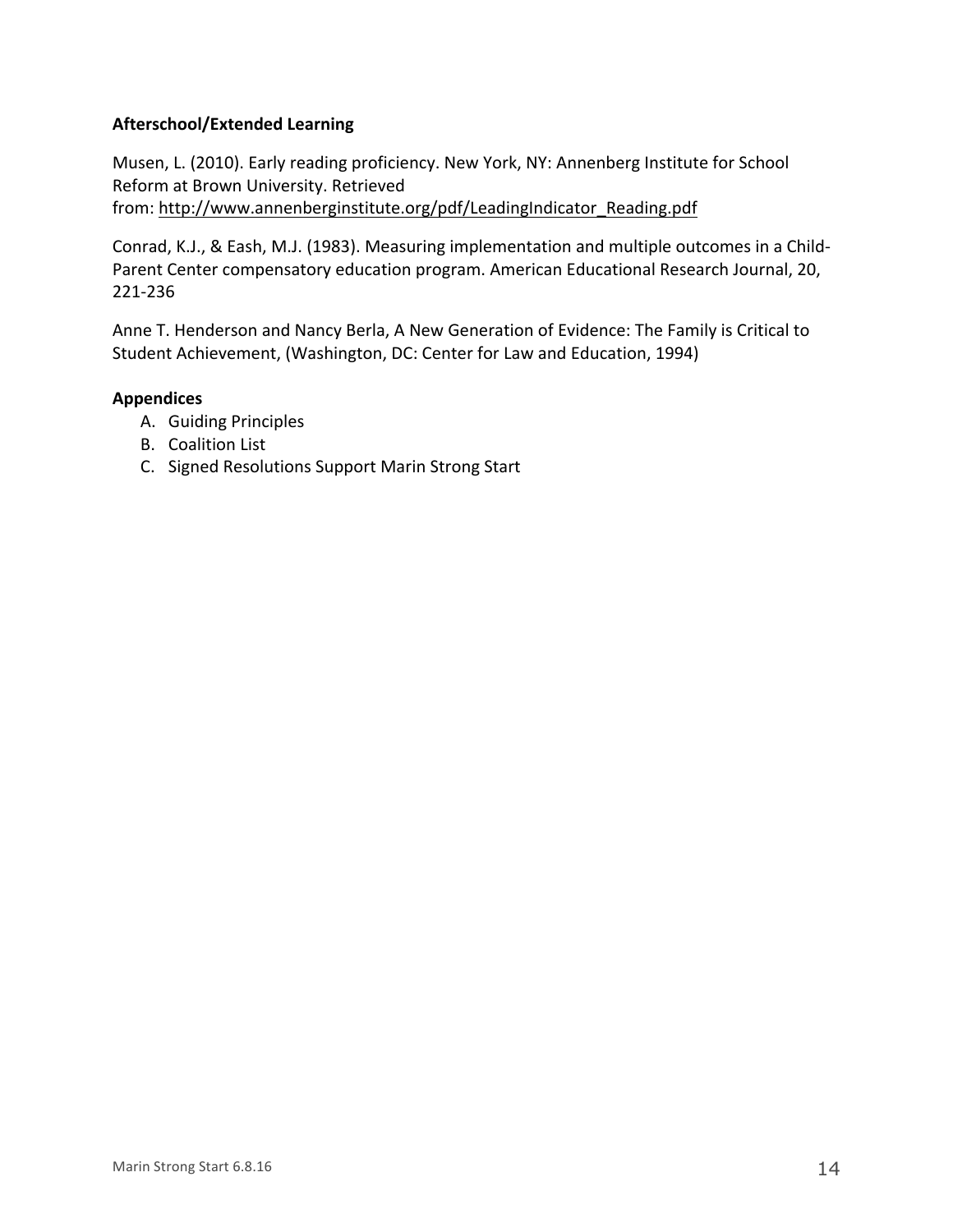### **Appendix A**

### **Marin Strong Start Coalition Considerations and Guiding Values for Framing Expenditure Plan**

- Focus on promoting equity of opportunity
- Build on, improve, and leverage existing systems and programs
- Promote an integrated approach to serving children's needs remove silos (education, early care, health)
- Flexibility within the measure priorities to allow for changing circumstances and priority needs over time
- Future focused
- Long range impact
- Transparency built in
- Help Marin be a leader in addressing high impact needs of our kids
- Allow for tracking success of children over time what happens when they enter school
- Build for durability
- Data-driven and accountable; Measure outcomes
- High quality services
- Engage consumers, providers and stakeholders in designing delivery models
- Do a few things well
- Balance optimism and pessimism in terms of future environment for program area funding
- Serve those with the highest need first to address gap in access
- Fill gaps but leverage existing and new resources as available
- Supplement but not supplant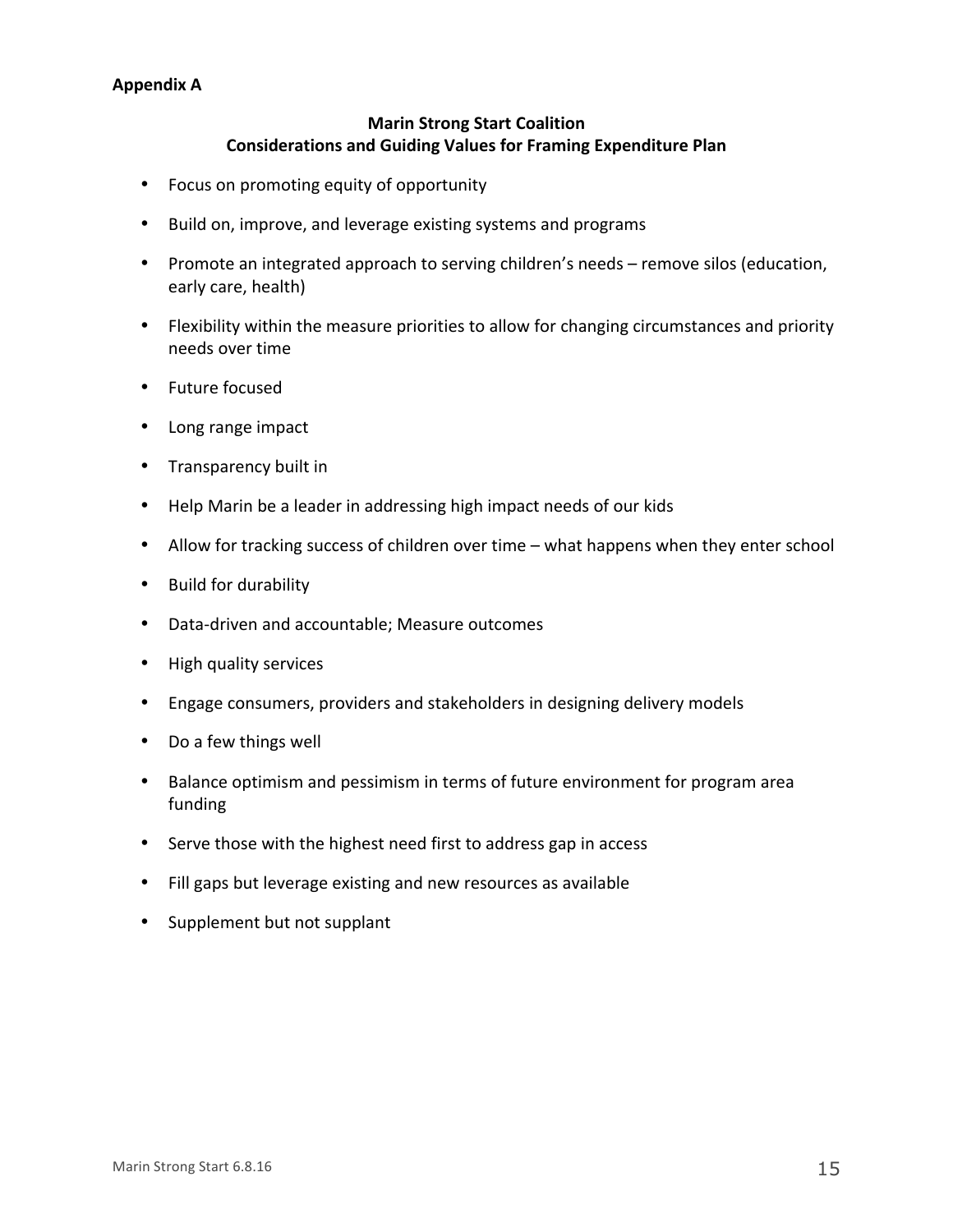#### **Appendix B: COALITION LIST**

Kelly Albrecht Leslie Alden Ana Andrade Lyndsie Baker Margaret Ballou Don Balsky Carol Barton Lyda Beardsley Barrie Becker Angela Beeck Lynne Behr Maureen Bennett Richard Bernstein, MD Jeff Bialik Pam Bonnie Monica Bonny Al Boro Peter Breen Mary Jane Burke Liz Burns Maribeth Bushey Jenny Callaway Chris Callaway Carol Campbell Susan Christman Barbara Clifton Zarate Cindi Clinton Paul Cohen Liza Crosse Mike Daly Perla de los Santos Marjorie Delgadillo Michael Diehl Peggy Dodge Mary Donovan Ericka Erickson David Escobar Michelle Fadelli Carol Farrer Carla DeQ Fernandez Pam Franklin Alice Fredricks Abby French Jim Hogeboom Aideen Gaidmore Nicole Garay Patty Garbarino

Carlos Garcia Bedoya Michelle Garcilazo Moriah Geller Susan Gilmore Pepe Gonzalez Lisa Graham Sadja Greenwood Marcia Hagen Charles Heath Lynn Hanzel Cio Hernandez Tracy Hessel Madeline Hope Peter Hsu Michelle Huff Don Jen Sara Jones Babs Kavanaugh Pat Kendall Greg Knell Kathy Koblick Shawn Koller Suzanne Kreuzer Jan La Torre Derby Lisa Leavitt Miko Lee Teresa Lee Johnathan Logan Diana Lopez Mariana Lopez Eric Lucan Mary Marcy Jessica Marker Jonathan Marker Eleazar Martinez Steve Mason Ann Mathieson Kim Mazucca Karen Mendoza Carol Mills Jeanette Molineaux Stephanie Moulton-Peters Douglas Mundo Cynthia Murray Ruth Ann Newberry Laurie O'Hara Cheryl Paddack

Robin Pence Cecilia Perez Jennie Pfeiffer Florencia Prada-Scheninger Olga Prospero Heather Ravani Amy Reisch Bonnie Reiser Curtis Robinson Juan Rodriguez Lourdes Romo Raquel Rose Bob Rosenberg Pamela Ross Suzanne Sadowsky Marian Schinske Doreen Schiro Deborah Schoenbaum Larkin Sealy Kristen Seatavakin Maureen Sedonaen Ethel Seiderman Susie Shaw Karen Sivak Sparkie Spaeth Karen Spicer Susan Sutton Susan Schwartz Mary Kay Sweeney Kathleen Tabor Linda Tavasi Patty Thayer Gail Theller Shirley Thornton Heidi Tomsky Susan Tracy Sharon Turner Kara Verner Nancy Vernon Tina Warren Mike Wattenpaugh Leslie Weber Laurel Morris-Wessler Bonny White Cecilia Zamora

Additional members joining daily.....